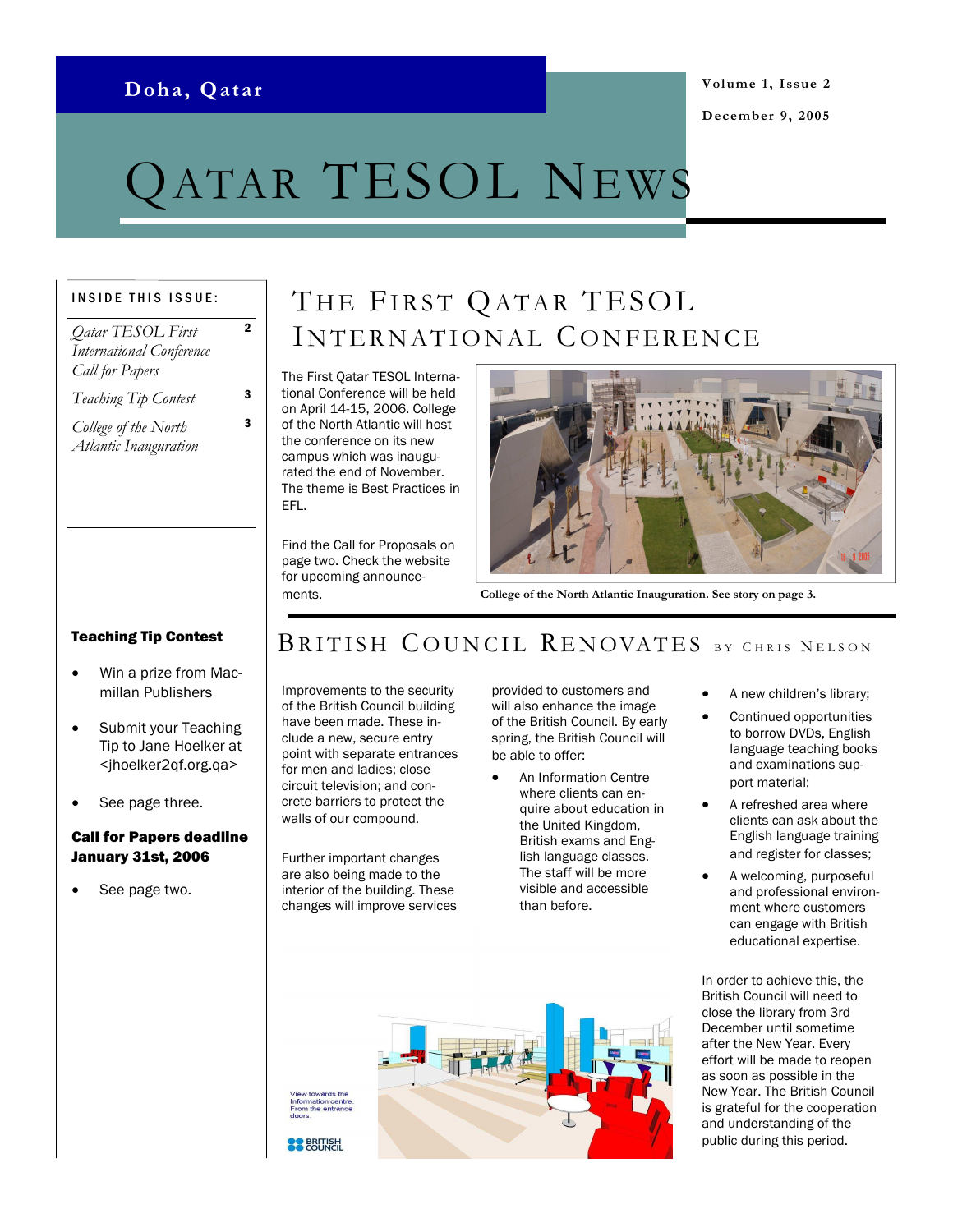| Deadline for the<br>Call for Papers is<br>January 31st. 2005 | THE FIRST QATAR TESOL INTERNATIONAL<br><b>CONFERENCE</b><br>APRIL 14-15, 2006 (FRIDAY & SATURDAY)<br><b>COLLEGE OF THE NORTH ATLANTIC</b><br><b>BEST PRACTICES IN EFL</b><br><b>CALL FOR PAPERS</b> |
|--------------------------------------------------------------|-----------------------------------------------------------------------------------------------------------------------------------------------------------------------------------------------------|
|                                                              |                                                                                                                                                                                                     |
|                                                              |                                                                                                                                                                                                     |
|                                                              |                                                                                                                                                                                                     |
|                                                              |                                                                                                                                                                                                     |
|                                                              |                                                                                                                                                                                                     |
|                                                              |                                                                                                                                                                                                     |
|                                                              | TITLE OF PRESENTATION _________________________________                                                                                                                                             |
|                                                              | ABSTRACT (75-100 WORDS)<br>USE 3RD PERSON<br>EXPLAIN WHAT THE PRESENTER WILL DO<br>EXPLAIN THE METHOD OF PRESENTATION (PAPER, WORKSHOP,<br>PANEL)<br>INCLUDE CITATION OF RELEVANT SOURCE            |
|                                                              | BIODATA (50 WORDS)<br>DEADLINE IS JANUARY 31ST, 2006 (SUNDAY)                                                                                                                                       |
|                                                              | SEND BY EMAIL ATTACHMENT TO<br>DR. SABIHA AYDELOTT AT SAYDELOTT@QF.ORG.QA OR TO JANE<br>HOELKER AT JHOELKER@QF.ORG.QA.<br>FAXED PROPOSALS ALSO ACCEPTED AT +974-481-9928.                           |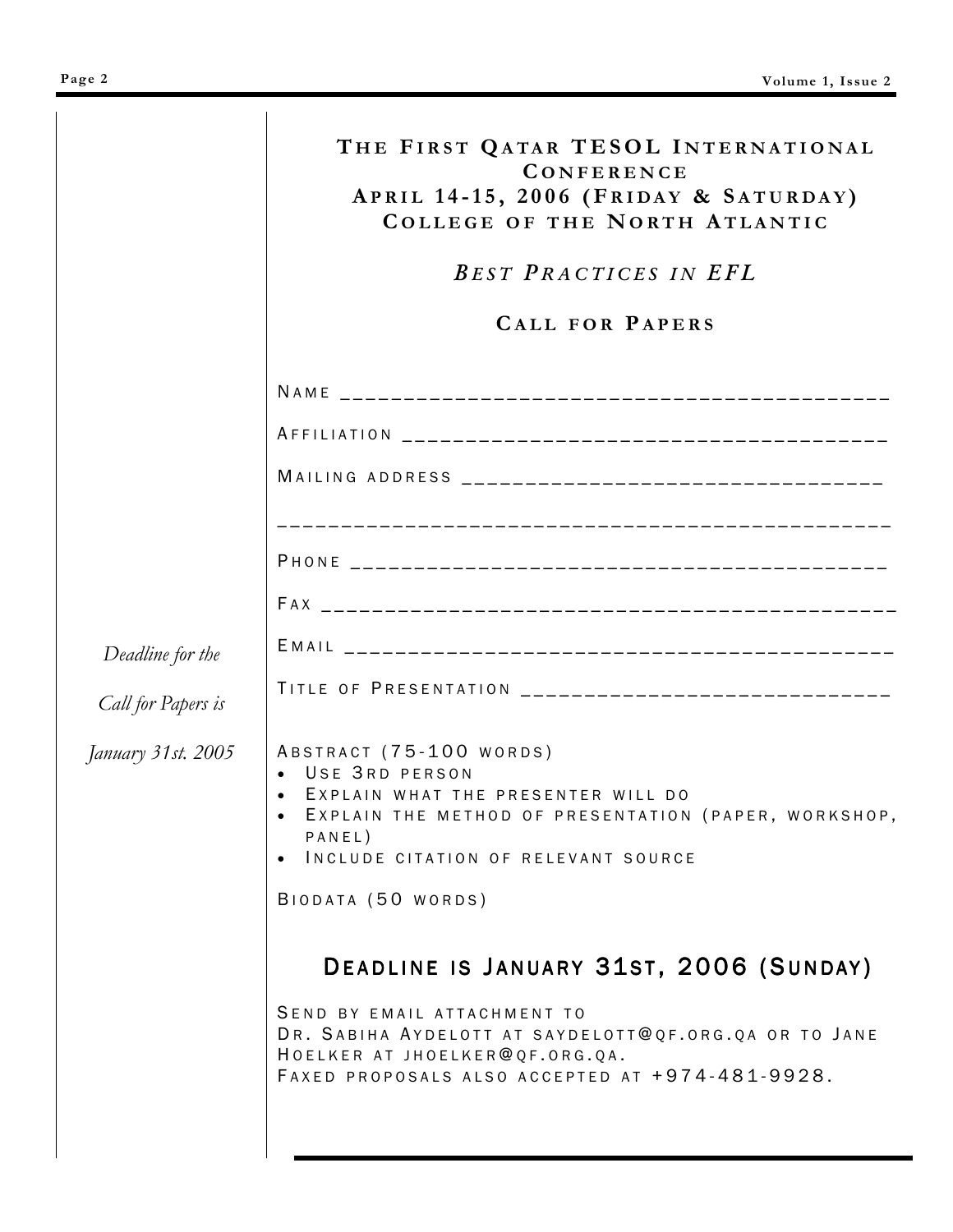### TEACHING TIP: WORDS INTO PICTURES NADINE MALCOLM WINS THE TEACHING TIP CONTEST.

This idea came to me when I was teaching a study skills course. Because the text was too difficult to understand, I had the students turn words into pictures so it would make it easier for them to learn and study.

#### Goal:

To get students to take difficult concepts and turn them into visuals so they are easier to study, understand and remember.

#### Task:

In groups of three or four, students choose a concept, idea, vocabulary, or novel. The students then turn those difficult concepts, ideas, or words into a visual which will become a study guide.

- Students read the concept(s) before coming into class for general understanding.
- Teacher breaks the students into groups of three or four.
- Teacher gives each group a large sheet of

white paper and pens, markers, or crayons.

- Teacher explains that the students will draw a visual and reminds the students not to write any words on the visual.
- Next each small group gives a short presentation, explaining what they have drawn.

#### Time limit:

It takes a class of twelve to fifteen students two class periods of 50 minutes to compose the visual. It requires a third class period of 50 minutes for each of the four to five small groups to give the short presentations.

#### Result:

The visual supported the students as they discussed the concept, vocabulary or novel; they did not try to memorize the words from the textbook. The visual learners had an opportunity to see words as pictures which makes it easier for this learning style to remember. Finally, the stu-



Nadine Malcolm teaches at the ABP.

dents really seemed to like this activity because they had a chance to work in groups, to problem solve, to be creative and to draw.

☼☼☼

Macmillan Publishers Representative, Sheila Hutton, offers the prize of

Learning Teaching, a teacher resource book by Jim Scrivener, plus the verb wheel pack. In the next contest, a second prize, Straightforward and Teaching Tips, will also be awarded. Submit your Teaching Tips to Jane Hoelker.

The students discussed the concept . . .; they did not try to memorize the words from the textbook." Nadine Malcolm

# COLLEGE OF THE NORTH ATLANTIC-QATAR IN AUGURATES NEW CAMPUS BY RANDALL WOLANSKY

HH Sheikha Moza bint Nasser Al Missned graciously attended the opening of the remarkable permanent campus of the College of the North Atlantic-Qatar. The main CNA campus is in the province of Newfoundland and Labrador on Canada's Atlantic seacoast.

The inaugural show and dinner took place on 1 December, Thursday evening. Her Hghness and the representatives of the College of Technology Project were joined by His Honour the Lieutenant-Governor of Newfoundland and Labrador (the Queen's representative in the province), Mr. Edward Roberts. Past and present members of the Board of Governors of the college and other invited guests from Canada, from the college and its partners in the community also attended the show which was held amid the grassy areas, trees and fountains of the main quadrangle of the new campus.

The striking architecture of the main Duhail campus (located next to the University of Qatar) now houses all but one program run by the college, though the original Rayyan Campus continues to host CAN-Q prenursing students. Over 600 students at the college are currently studying in the EFL Department's three streams: English for Academic Purposes, the Technical Preparation Program, and Pre-Nursing. Several new programs are in the works (Story Continued on page 4.)